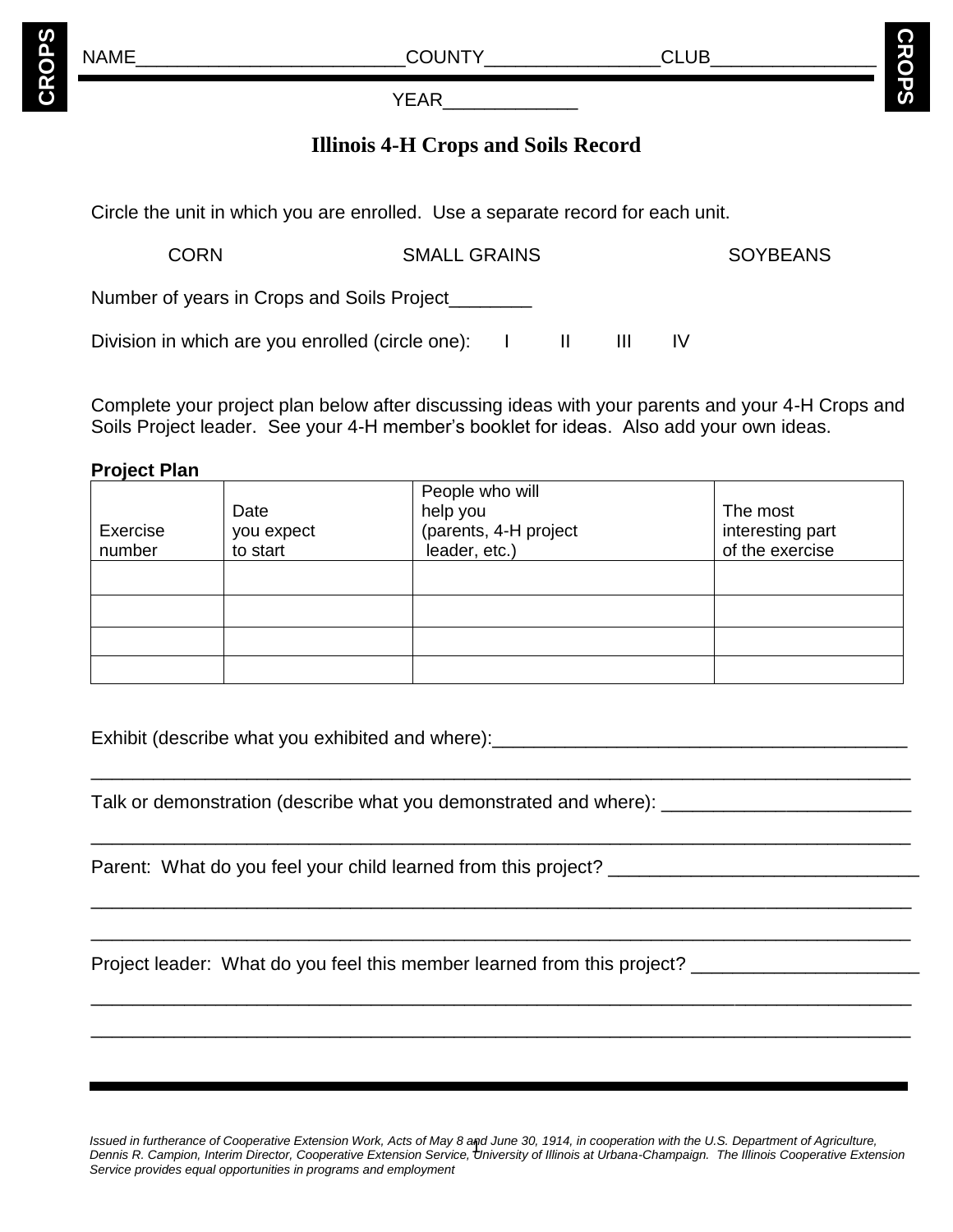## **Crop Production**

(To be completed by members who are involved in raising one or more acres of crops. You may also want to add a sheet on which you record what you did or observed each day while producing your crop.)

#### **Financial Agreement**

Describe the financial agreement you have in regard to land, machinery, labor, and inputs. How does it involve you, your parent, owner, or money lender? (If you traded labor for some of your costs, record that info in the Machinery and/or Labor section.)

\_\_\_\_\_\_\_\_\_\_\_\_\_\_\_\_\_\_\_\_\_\_\_\_\_\_\_\_\_\_\_\_\_\_\_\_\_\_\_\_\_\_\_\_\_\_\_\_\_\_\_\_\_\_\_\_\_\_\_\_\_\_\_\_\_\_\_\_\_\_\_\_\_\_\_\_\_\_\_\_\_\_\_\_\_ \_\_\_\_\_\_\_\_\_\_\_\_\_\_\_\_\_\_\_\_\_\_\_\_\_\_\_\_\_\_\_\_\_\_\_\_\_\_\_\_\_\_\_\_\_\_\_\_\_\_\_\_\_\_\_\_\_\_\_\_\_\_\_\_\_\_\_\_\_\_\_\_\_\_\_\_\_\_\_\_\_\_\_\_\_ \_\_\_\_\_\_\_\_\_\_\_\_\_\_\_\_\_\_\_\_\_\_\_\_\_\_\_\_\_\_\_\_\_\_\_\_\_\_\_\_\_\_\_\_\_\_\_\_\_\_\_\_\_\_\_\_\_\_\_\_\_\_\_\_\_\_\_\_\_\_\_\_\_\_\_\_\_\_\_\_\_\_\_\_\_

#### **Land**

Soil type \_\_\_\_\_\_\_\_\_\_\_\_\_\_\_\_\_\_\_\_\_\_\_\_\_\_\_\_\_\_\_\_\_\_\_\_\_\_\_\_\_\_\_\_\_\_\_\_\_\_Percent slope (range) \_\_\_\_\_\_\_\_\_\_

Conservation practices applied\_\_\_\_\_\_\_\_\_\_\_\_\_\_\_\_\_\_\_\_\_\_\_\_\_\_\_\_\_\_\_\_\_\_\_\_\_\_\_\_\_\_\_\_\_\_\_\_\_\_\_\_\_\_\_\_\_\_\_\_\_

Previous two years' crop and yield \_\_\_\_\_\_\_\_\_\_\_\_\_\_\_\_\_\_\_\_\_\_\_\_\_\_\_\_\_\_\_\_\_\_\_\_\_\_\_\_\_\_\_\_\_\_\_\_\_\_\_\_\_\_\_\_\_\_

Was a cover crop used in the prior year? \_\_\_\_\_\_\_\_\_\_\_\_\_\_\_\_\_\_\_\_\_\_\_\_\_\_\_\_\_\_\_\_\_\_\_\_\_\_\_\_\_\_\_\_\_\_\_\_\_\_\_\_\_

| Your soil test   |    |                                         |                                    |                              | Date           |             |
|------------------|----|-----------------------------------------|------------------------------------|------------------------------|----------------|-------------|
| Sample<br>Number | pH | Available<br>phosphorus<br>$(P_1$ test) | Available<br>potassium<br>(K test) | Percent<br>organic<br>matter | Recommendation | Application |
|                  |    |                                         |                                    |                              |                |             |
|                  |    |                                         |                                    |                              |                |             |
|                  |    |                                         |                                    |                              |                |             |
|                  |    |                                         |                                    |                              |                |             |

#### **Seed**

| Varieties |  | # of units Planting date Planting rate | Depth | Row<br>Spacing | Yield | Total<br>Production | Remarks |
|-----------|--|----------------------------------------|-------|----------------|-------|---------------------|---------|
|           |  |                                        |       |                |       |                     |         |
|           |  |                                        |       |                |       |                     |         |
|           |  |                                        |       |                |       |                     |         |
|           |  |                                        |       |                |       |                     |         |
|           |  |                                        |       |                |       |                     |         |
|           |  |                                        |       |                |       |                     |         |
|           |  |                                        |       |                |       |                     |         |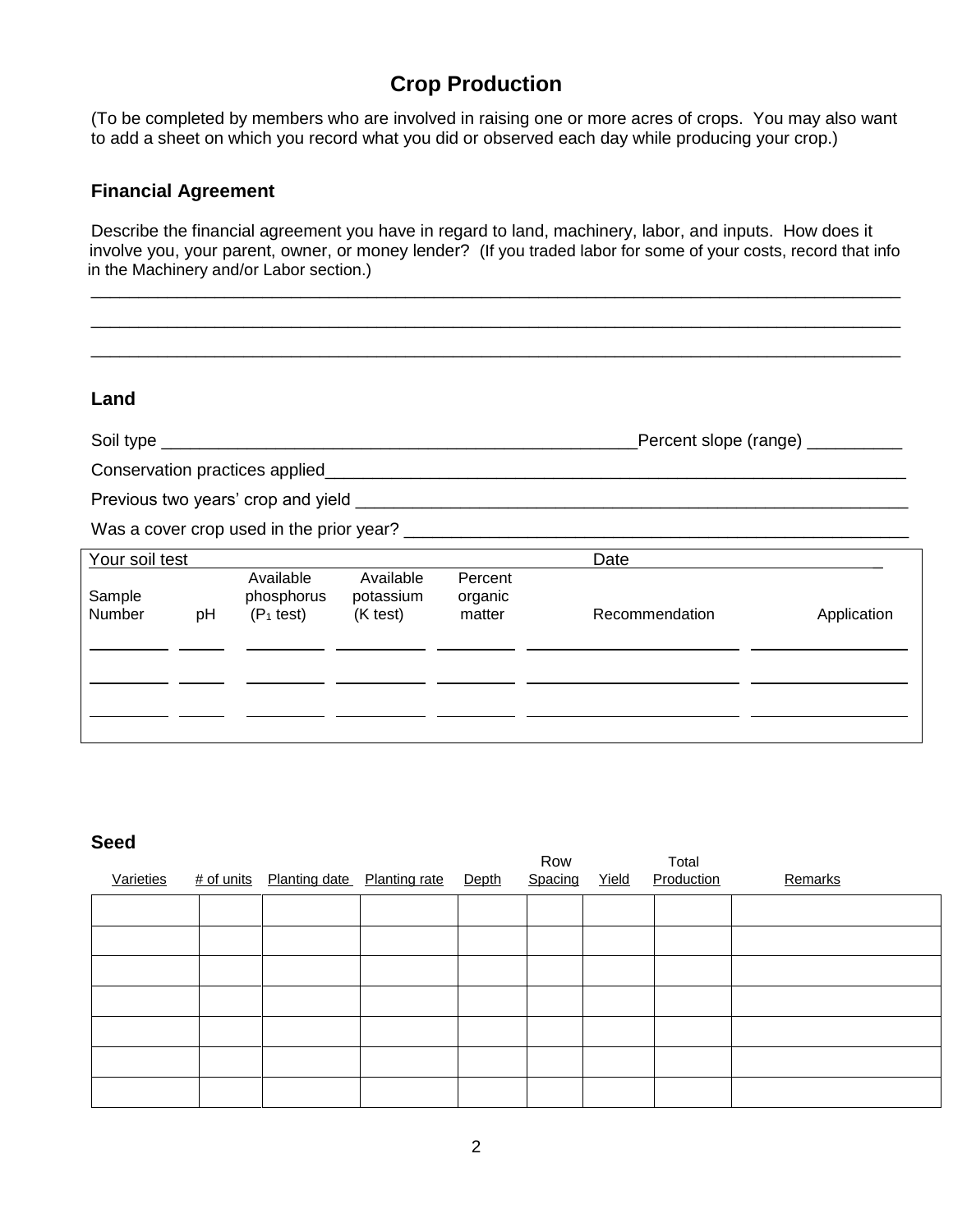| Pest Management (diseases, insects, weeds)<br><b>Control Method</b><br>Date |         |                   |                      |  |  |  |  |  |  |
|-----------------------------------------------------------------------------|---------|-------------------|----------------------|--|--|--|--|--|--|
| Pest                                                                        | noticed | (kind and amount) | <b>Effectiveness</b> |  |  |  |  |  |  |
|                                                                             |         |                   |                      |  |  |  |  |  |  |
|                                                                             |         |                   |                      |  |  |  |  |  |  |
|                                                                             |         |                   |                      |  |  |  |  |  |  |
|                                                                             |         |                   |                      |  |  |  |  |  |  |
|                                                                             |         |                   |                      |  |  |  |  |  |  |
|                                                                             |         |                   |                      |  |  |  |  |  |  |

#### **Weather**

Describe the effects of any weather condition that may have influenced production of your crop\_\_\_\_\_\_\_\_\_\_\_\_\_\_\_

Total Monthly Precipitation:

| Jan  | Feb  | March | April |
|------|------|-------|-------|
| May  | June | July  | Aug   |
| Sept | Oct  | Nov   | Dec   |

\_\_\_\_\_\_\_\_\_\_\_\_\_\_\_\_\_\_\_\_\_\_\_\_\_\_\_\_\_\_\_\_\_\_\_\_\_\_\_\_\_\_\_\_\_\_\_\_\_\_\_\_\_\_\_\_\_\_\_\_\_\_\_\_\_\_\_\_\_\_\_\_\_\_\_\_\_\_\_\_\_\_\_\_\_\_

## **Harvesting and Storage**

| Method of harvest | Method of storage               |              |            |
|-------------------|---------------------------------|--------------|------------|
| Yield per acre    | Crop quality (good, fair, poor) | Harvested at | % moisture |
| Method of drying  |                                 | Stored at    | % moisture |

## **Marketing**

Record the local cash price on the 15<sup>th</sup> (or closest date) of each month for the crop you have chosen. Refer to local grain elevators. Indicate the unit you are using (bushels, tons)  $\frac{1}{2}$ 

| Jan  | Feb  | March | April |
|------|------|-------|-------|
| May  | June | July  | Auc   |
| Sept | Эct  | Nov   | Dec   |

| *Unit price received for your crop (dollars per bushel, ton) | Date                   |  |
|--------------------------------------------------------------|------------------------|--|
| *Date you intend to sell your crop_                          | Futures contract price |  |

(If grain is not marketed by 8/31, use the cash price on 8/31 to determine value for any unpriced grain.)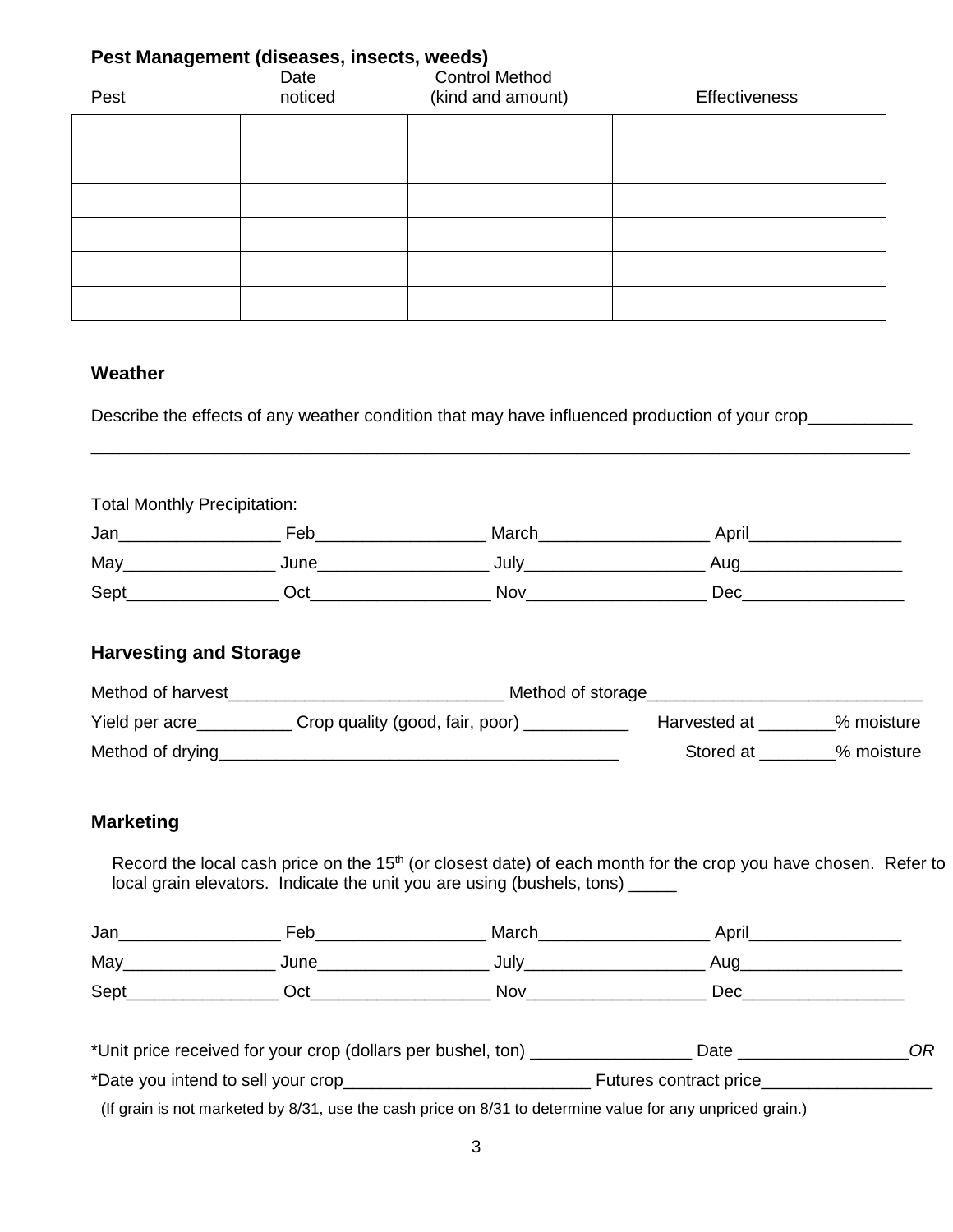# **Cost of Production Summary**

| n. puw                          |              | Amount              | Total          | Cost per unit           | Cost  |                   |
|---------------------------------|--------------|---------------------|----------------|-------------------------|-------|-------------------|
| Material                        | Kind<br>used | applied<br>per acre | amount<br>used | (pound,<br>gallon, ton) | Total | Member's<br>share |
| Seed                            |              |                     |                |                         |       |                   |
| Commercial<br>Fertilizer        |              |                     |                |                         |       |                   |
| Manure                          |              |                     |                |                         |       |                   |
| Chemicals                       |              |                     |                |                         |       |                   |
| <b>Land Rental</b>              |              |                     |                |                         |       |                   |
| <b>Crop Sales</b><br>Deductions |              |                     |                |                         |       |                   |
| Drying/storage                  |              |                     |                |                         |       |                   |
| Delivery                        |              |                     |                |                         |       |                   |
| <b>Quality Costs</b>            |              |                     |                |                         |       |                   |
| Check off<br>Costs              |              |                     |                |                         |       |                   |
| <b>Totals</b>                   |              |                     |                |                         |       |                   |

(A) Total

## **B. Machinery**

**A. Inputs**

This should include costs for operations such as plowing, disking, planting, cultivation, spraying, harvesting, Drying, transporting, and storing. Use "Machinery Costs", available at Farmdoc/Management: [http://www.farmdoc.illinois.edu/manage/index.asp.](http://www.farmdoc.illinois.edu/manage/index.asp)

| Type<br>of work | Number of<br>acres or hours | Rate per<br>acre or hour | Total    | Cost<br>Member's<br>share |
|-----------------|-----------------------------|--------------------------|----------|---------------------------|
|                 |                             |                          |          |                           |
|                 |                             |                          |          |                           |
|                 |                             |                          |          |                           |
|                 |                             |                          | (B)Total |                           |